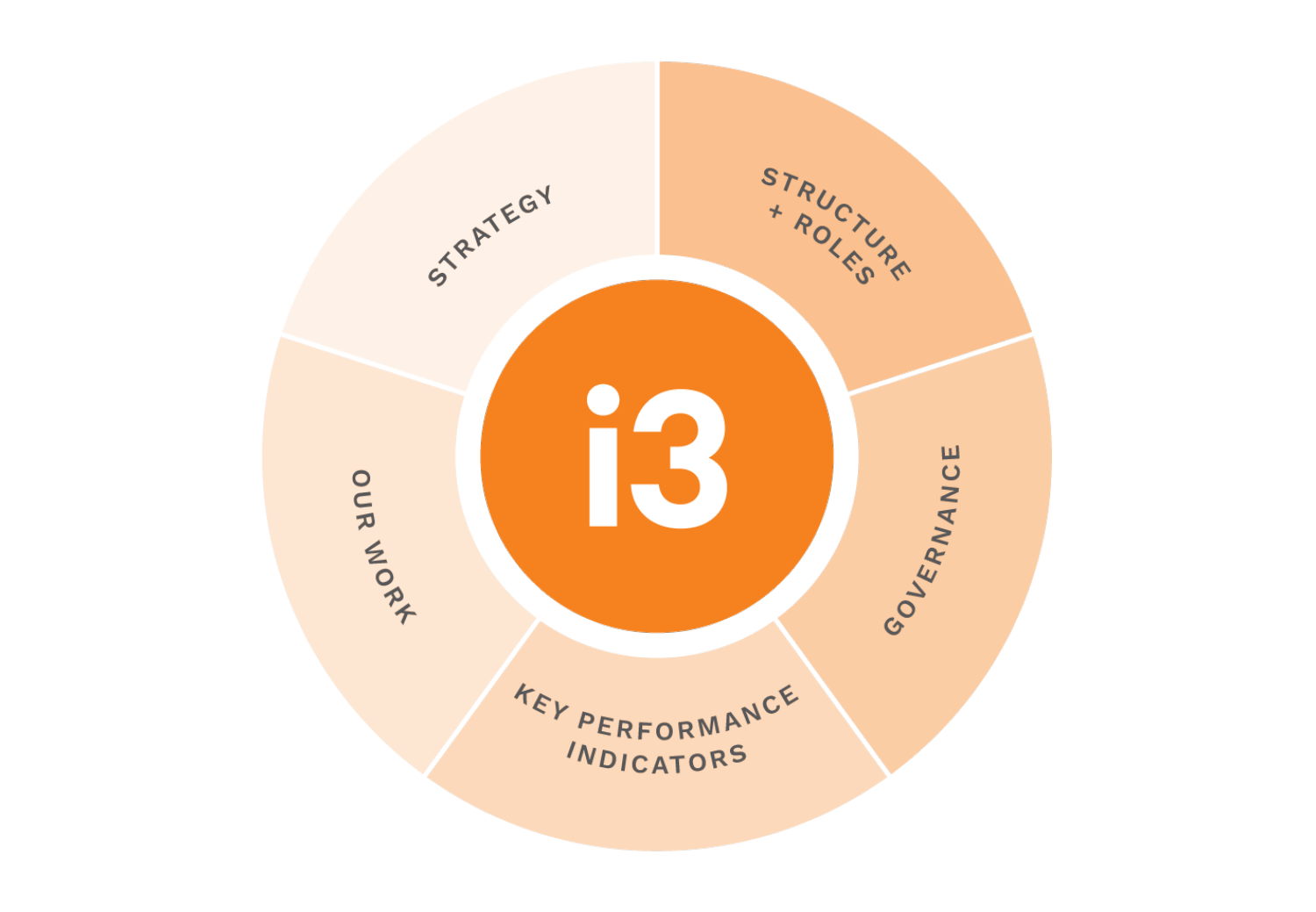# i3 Strategy

i3 is a place where ideas are encouraged, creativity cultivated and energy is contagious

### i3 Purpose Accelerate your ideas, innovation and care redesign

i3 Goal Outstanding health outcomes and patient experience

### i3 Principles

Person Centred Design: We place people at the centre of everything we do. We watch and listen to what our patients, whānau and community need and we solve problems from a person perspective

Data Driven: We promote the continuous use of data to inform and improve. We work by testing and learning, embracing innovative ways of thinking and doing

Community and Clinician Led: We support our community and clinicians to lead healthcare redesign and innovation. We help make their ideas happen and partner with others to accelerate and scale innovation

Outstanding healthcare organisations acknowledge that one of the key elements of successful transformation is providing clinicians with dedicated resources to enable them to make real and measurable improvement in safety, quality, service and value. These organisations have created innovation and improvement centres that provide expertise and support to frontline staff to

work with patients and the community to develop, test and implement innovation and improvement in care delivery. i3 builds on these exemplars that have achieved transformational change and outstanding performance in delivering high quality, high value care and improved health outcomes.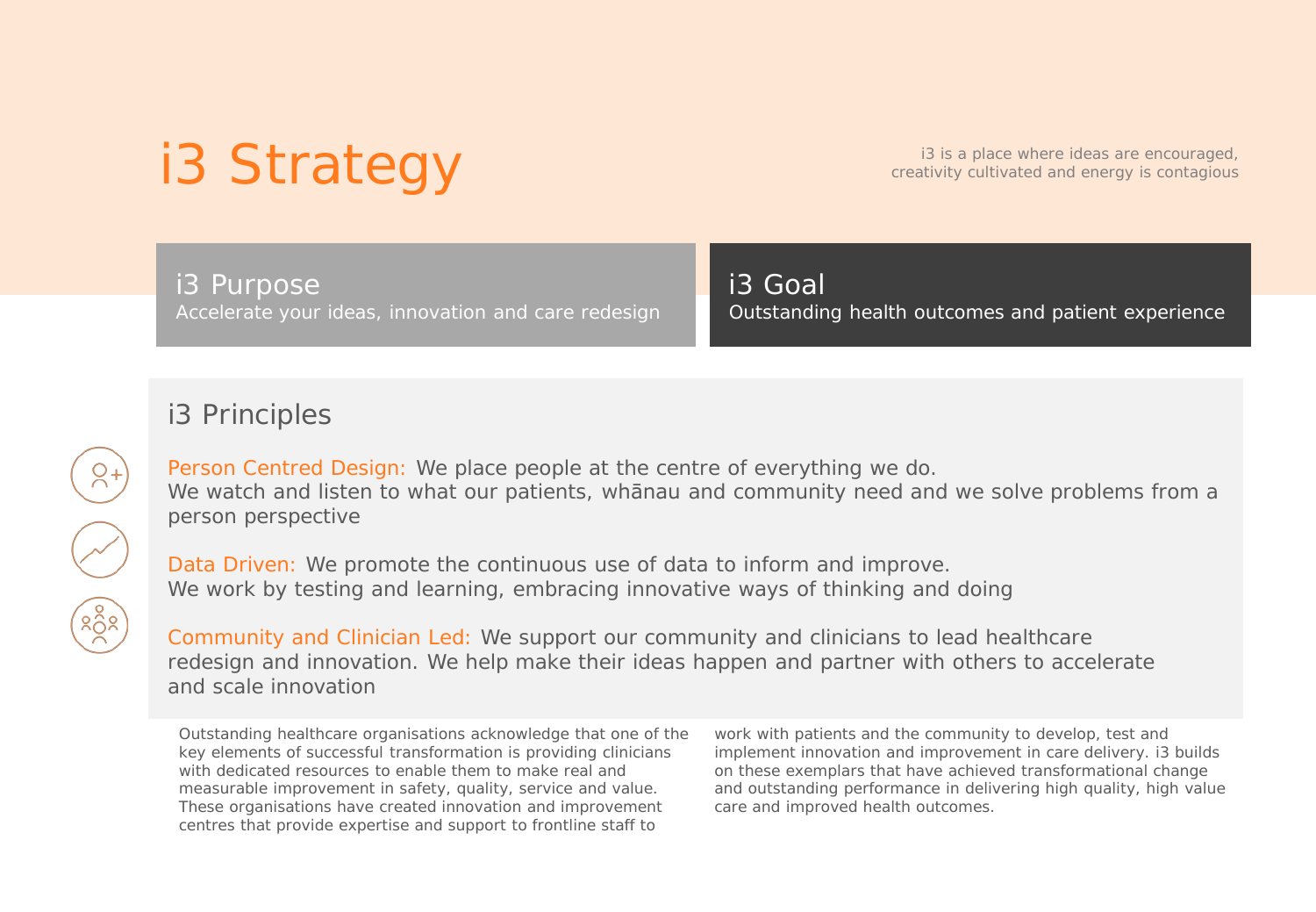### Key Objectives

- Measure, evaluate and maximise health outcomes and patient experience
- Promote and support person centred design to ensure what matters to our patients and our community is at the heart of service design, delivery and improvement
- Conduct and disseminate research in innovation, person-centred design, and evidence-based practice
- Lead, by example, a clinical-community partnership for high value innovative healthcare

### How We Do This

- Bring together critical resources and expertise including clinicians, data architects, engineers, data analysts, anthropologists, health psychologists, improvement specialists, project managers, innovators to support clinicians leading care redesign and best practice
- Use multiple methods to understand the needs of our population
- Design data systems, clinical information systems and activity based cost accounting aligned to clinical work processes and clinical activities, and linking and tracking quality, cost and patient experience outcomes
- Scan the horizon for innovations in healthcare, new models of care and best practice, and adapt and learn from others' experience
- Facilitate the rapid development, testing and implementation of ideas and innovations
- Identify, mentor and train future healthcare leaders providing them with the skills and experience they need to lead care redesign, innovation and continuous improvement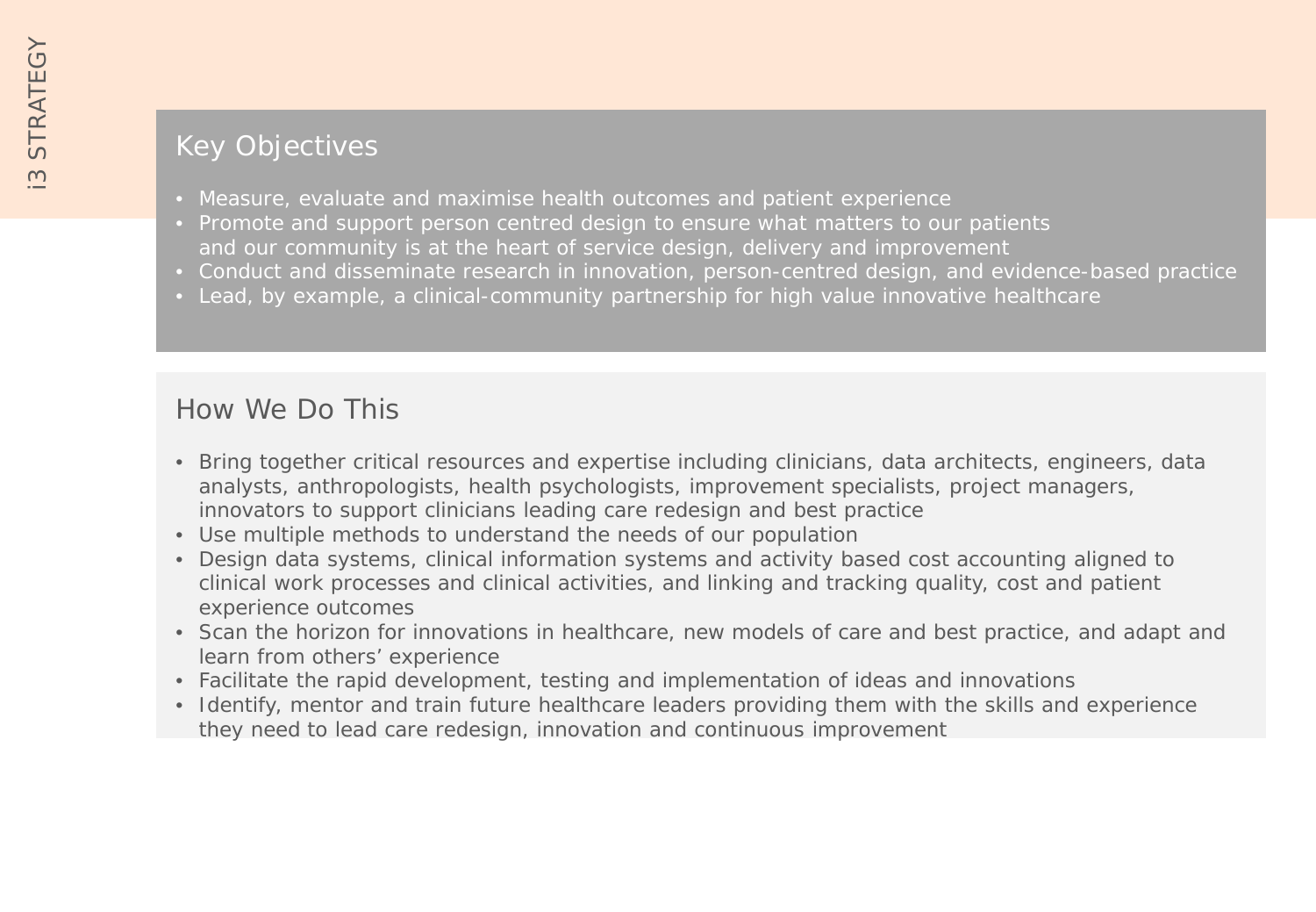We recognise that transformational change that will bring about sustained, reliable organisation-wide and evidence-based improvements in patient care — requires:

### Care Redesign

Making systematic changes to care practices and systems to improve quality, efficiency and effectiveness of patient care. Creating the future of healthcare by re-engineering care around value

### 1) Digital Technology (2

Adoption of new technologies and the design of data systems and clinical information systems so that clinicians, patients, whānau and our community can understand what outcomes and experience matters most to patients, and clinicians can track and continuously improve patients' outcomes and experience

### Research & Innovation



Research and knowledge in new models of care, innovations and evidence-informed practice and the integration of this knowledge in clinical care

### Health Leadership 3 4

Development of people with skills, experience and expertise needed to lead and champion healthcare redesign and innovation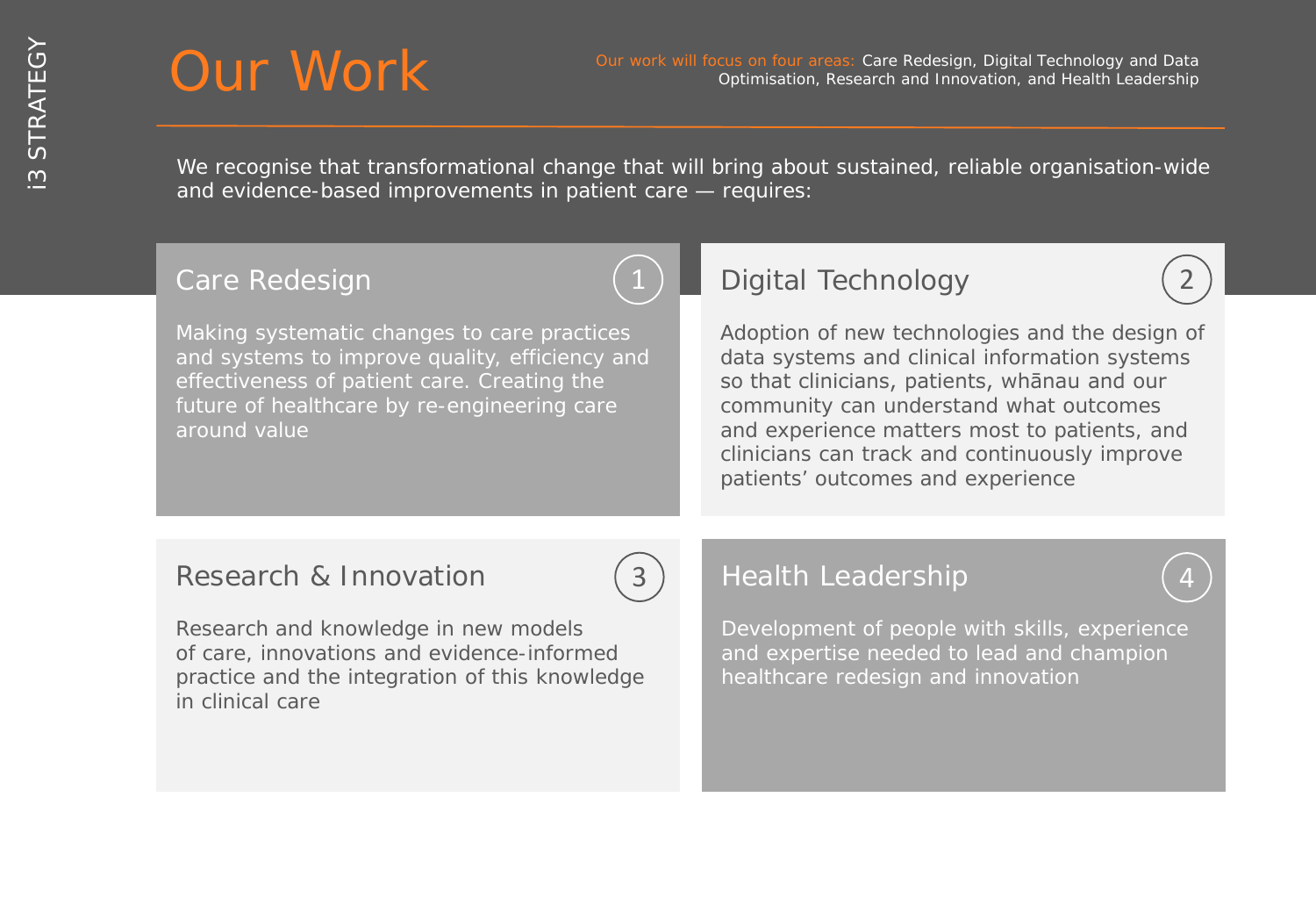## Care Redesign

## 1) Digital Technology (2

Our aim is for Waitemata DHB to develop a systematic and person-centred approach to improving the quality, efficiency, and effectiveness of patient care led by clinicians, patients and the community with support from the i3

Our aim is to facilitate the use of digital tools, mobile technology and social media to improve patient and whānau experience and health outcomes

To do this we will:

- Support the development and implementation of strategic projects that are designed to address our most significant challenges as a health system
- Provide dedicated resources and expertise for clinical teams, patients and our community to design and implement new, innovative models of care that improve health outcomes and patients' and whānau experience
- Support clinicians to design care processes using evidence-informed, best practice protocols and pathways with continuous measurement of clinical quality, patient experience and financial outcomes

To do this we will:

- Promote data optimisation through the use of business intelligence tools and other technologies
	- o Providing clinicians with meaningful data that enables them to make informed decisions about how to improve the quality of care
	- o Helping clinicians and patients get the latest evidence-based best practices at their fingertips
- Promote mobility through mobile devices and development of apps
- Promote digital learning technologies
- Support clinicians to integrate social media into clinical practice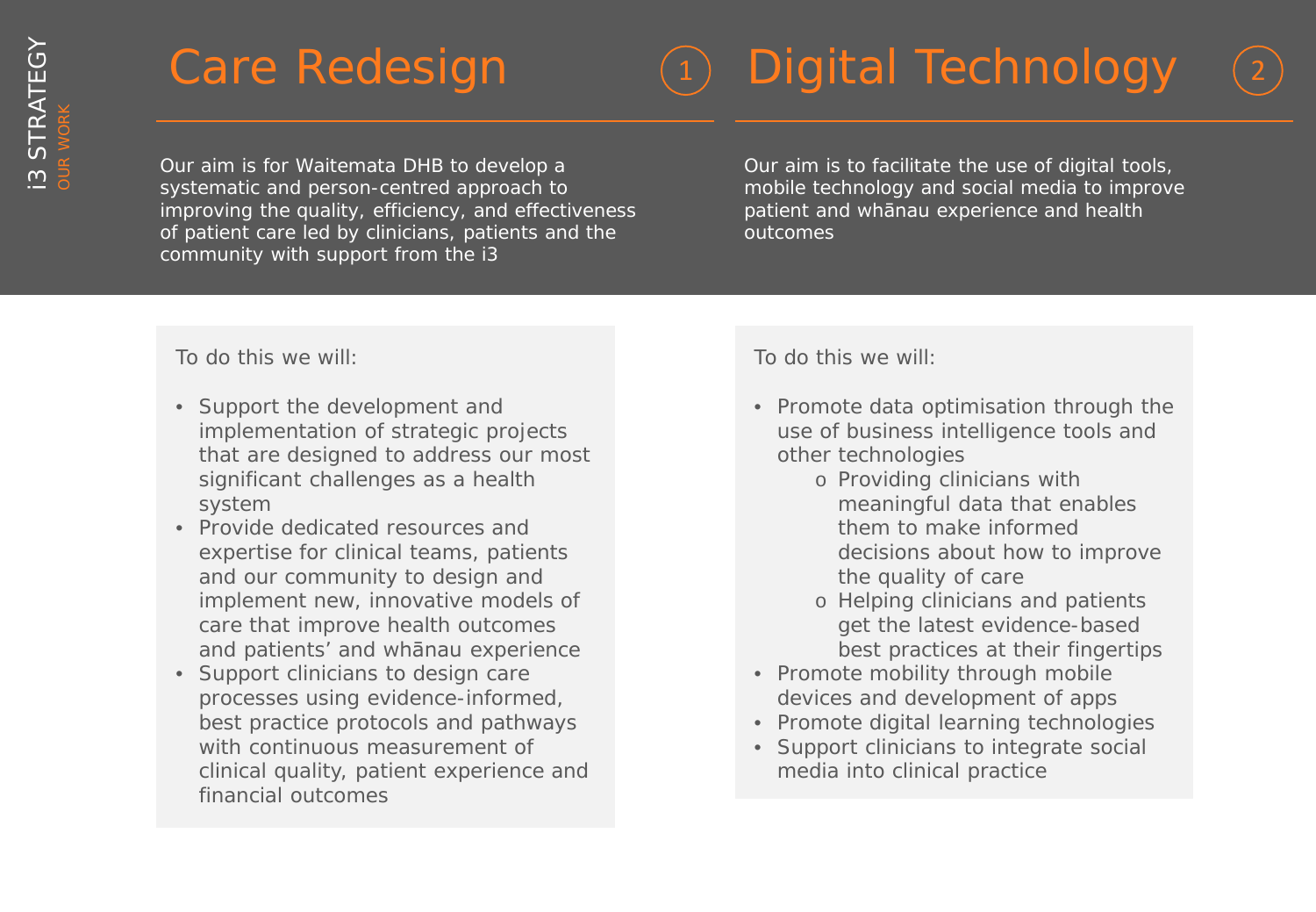## Research & Innovation

Our aim is to act as a hub for collaboration in innovation research and development, bringing together staff, patients, whānau, our community, academic and vendor organisations, and national and global partners

To do this we will:

- Participate and promote research in innovation and healthcare redesign
- Learn through action, facilitating the rapid development, testing and implementation of ideas and innovations
- Provide a structured process to build ideas - design, prototype, analyse and scale - along with the freedom to experiment, disrupt and invent
- Promote and support person centred design and the integration of person centred design principles in all our work
- Provide a range of programmes to incubate promising ideas, connecting staff, patients, whānau, and our community with academic and vendor organisations, and national and global partners

Our innovation programmes will include:

- Horizon scanning and an innovations library - a resource for clinicians to learn about the evidence for innovative models of care and best practice
- An innovation and ideas pipeline
- Innovation partnerships
- Person-centred design projects
- A Patient Reported Outcomes Measures (PROMs) Programme
- Leapfrog Programme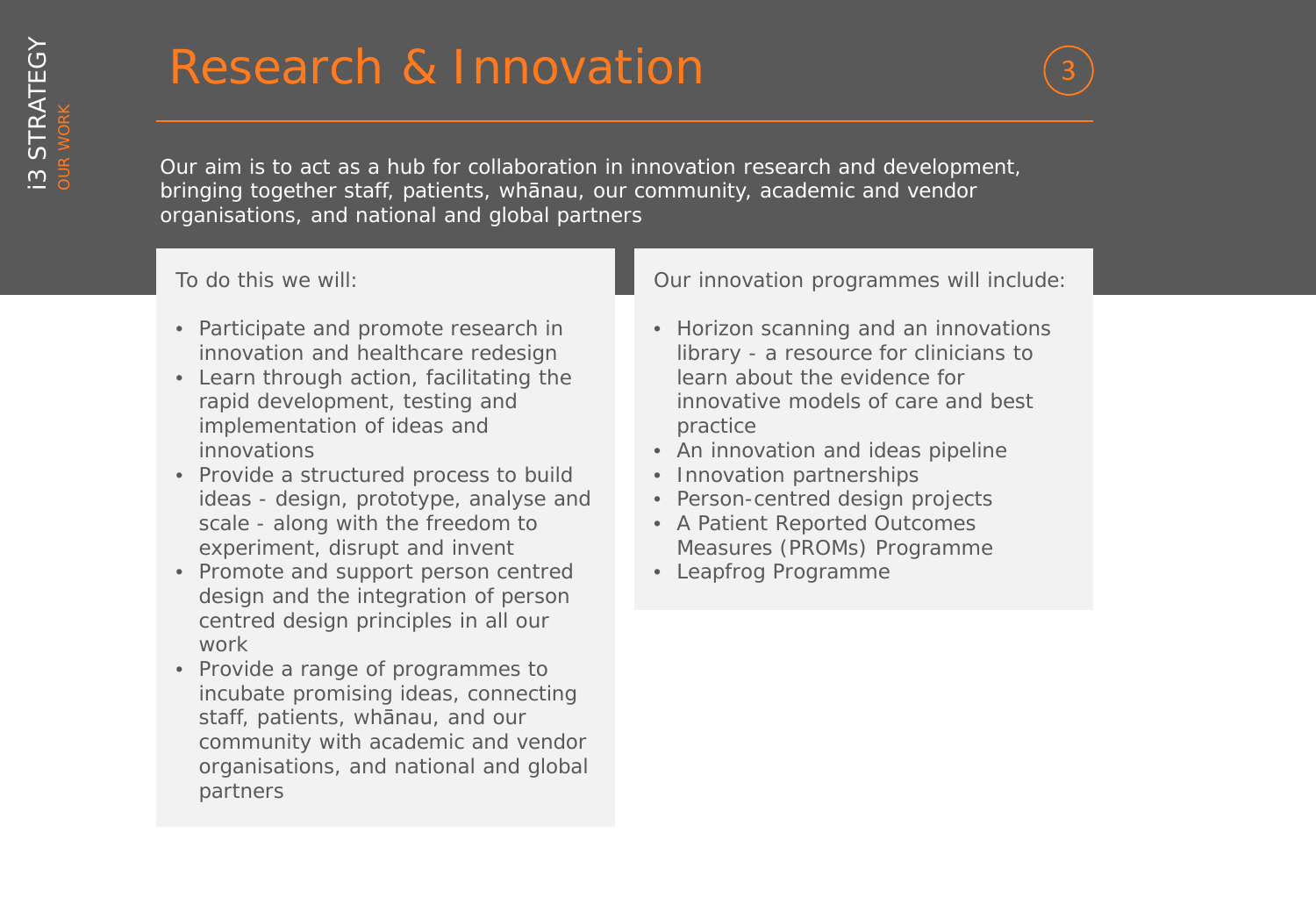## Health leadership

Our aim is to equip people with the knowledge and skills they need to transform the future of healthcare, developing innovation and improvement leaders across the organisation

To do this we will:

- Develop staff education and learning programmes focused on developing the skills staff need to lead and participate in care redesign, continuous improvement and innovation
- Deliver training for clinicians in clinical management, system redesign, operational excellence, team work, process management and quality improvement
- Support the career development of high-potential clinical leaders
- Develop academic partnerships and learning networks to accelerate leadership and implementation of innovation and improvement

Our health leadership programmes will include:

- A tiered clinical leadership training and development programme, 'Transforming Care', that supports the sequential and systematic development of knowledge, skills and experience required for care redesign and continuous quality improvement
- Programmes designed to develop future innovation and improvement leaders
- Fellows Programme
- Public Health Registrar Programme
- RACMA (Royal Australasian College of Medical Administrators) Programme
- Engineers' programme
- Students' and Interns' Programme
- Academic partnerships
- Leadership of the organisation's values programme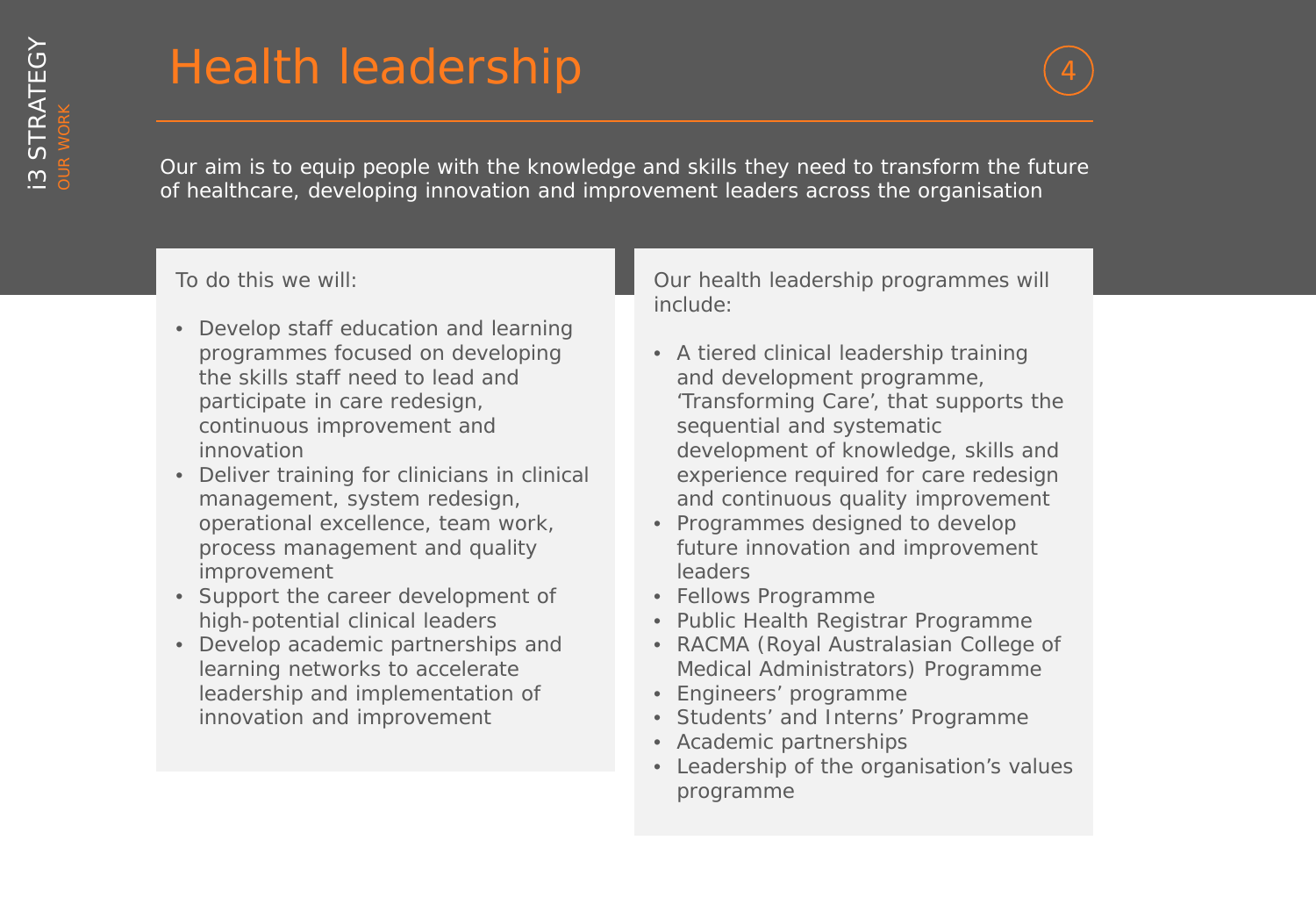## Governance

The work of the Institute will be directed by the existing management structures as outlined below:

- 1. The Director of i3 will report to the CEO. The CEO will approve the i3's work programme and i3's budget.
- 2. The Director off i3 will be a member of the ELT and SMT and will attend the Provider Arm SMT's meetings.

#### **Requests for i3 project management support**

- 3. Requests for i3 project management support can be made to the Director of i3 or other i3 staff member. Requests will be logged in i3's projects register and reported in i3's Innovation and Improvement Team's Active Project Report. Requests will be prioritised by i3 applying i3's Prioritisation Algorithm (Appendix One), a recommendation will be made to SMT by the Director and i3 support will approved by the SMT.
	- a) Requests for i3 project management support for clinical groups within Divisions (for example, developing and implementing clinical protocols, care and process redesign, quality improvement and innovation projects); and project management support for Division clinical programmes (for example, new models of care, clinical pathways, and process improvement) will be prioritised by the Provider Arm SMT. The Director of i3 will make a recommendation to the SMT for i3 support for Division projects based on the Provider Arm SMT's priority and i3's capacity.
	- b) Requests for i3 support for strategic programmes/projects, large scale and organisation-wide redesign projects/work will be approved by SMT/ELT. i3's Director will make a recommendation to ELT/SMT based on i3's application of the Prioritisation Algorithm and i3's capacity. Requests for i3 support for strategic/large-scale projects that involve clinical risk will first be approved by the Clinical Governance Board (a subcommittee of the SMT) and a recommendation of priority for i3 support made by the CGB to the SMT; the CGB will monitor the progress of these projects.

#### **Other i3 support**

4. Requests for other i3 support in addition to/other than project management support (for example, support from Data Analysts, Fellows and Public Health Registrars), will be approved by i3's Director and i3's Senior Management Team according to i3's prioritisation criteria (i3 purpose and skillset) and i3 capacity.

#### **Leapfrog Programme**

- 5. The CEO will approve Leapfrog Programme projects. Each phase of development of the Leapfrog Programme with proposed projects will be approved by the CEO and endorsed by the Board.
- 6. I3's Clinical Director of Innovation, in partnership with the Chief Information Officer (CIO) and i3's Director will lead the development of the Leapfrog Programme. This will include horizon scanning and development of ideas for new Leapfrog projects. Proposals for new Leapfrog projects will be submitted by i3's Clinical Director of Innovation to the CEO for approval.
- 7. Project management support for Leapfrog Programme projects will be determined by i3's Clinical Director of Innovation in collaboration with i3's Director and CIO, and will be approved by the CEO.
- 8. A Leapfrog Programme Working Group will oversee the progression of the programme's projects. The Working Group will be chaired by i3's Clinical Director of Innovation and managed by a Leapfrog Programme Manager. The Working Group will report to the CEO.
- 9. All business cases for Leapfrog Programme projects will be submitted for approval in accordance with the DHB's standard procedures.

#### **Public Health Physicians**

10. Each of i3's three public health physicians will work closely with a Division (Surgery and Ambulatory Services; Acute Medicine and Speciality Medicine Services; and Child Women and Family Services). The work programme of the Public Health Physician in each Division will be agreed between i3's Director and the Head of Analytics, and the Head and the General Manager of each Division, and will be prioritised and aligned with i3's purpose, goals and objectives. In addition, the Public Health Physicians will support i3's work including project data analysis and visualisation, project and research design and publication of i3's work.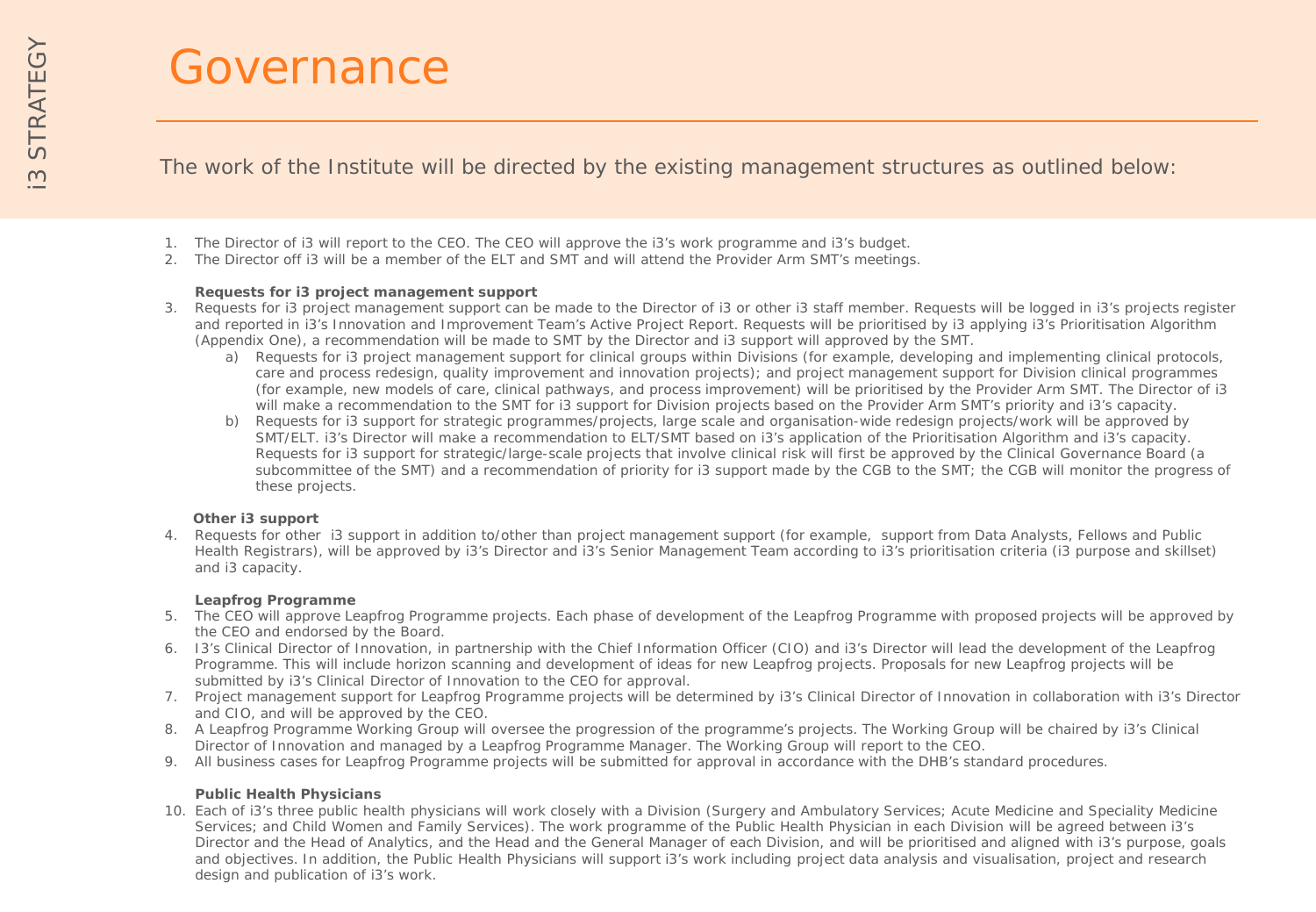## **Structure**

### The i3 structure is set out in **Appendix Two**

i3 will be led by a Senior Leadership Team. Its members will be the:

- Director of i3
- Associate Director of i3
- Clinical Director of Innovation
- Head of Analytics

The Senior Leadership Team will:

- Continue to develop i3's strategy
- Identify and lead opportunities for i3 development and innovation
- Build passion and commitment toward i3's goals
- Attract, develop and retain talented i3 staff, fellows, interns and associates
- Clearly and quickly work through key issues, problems and opportunities
- Create an environment that embraces change, makes change happen, and helps others embrace new ideas
- Proactively build and align i3 champions and supporters
- Develop and approve external organisation partnerships
- Allocate appropriate i3 resources within available funding and capacity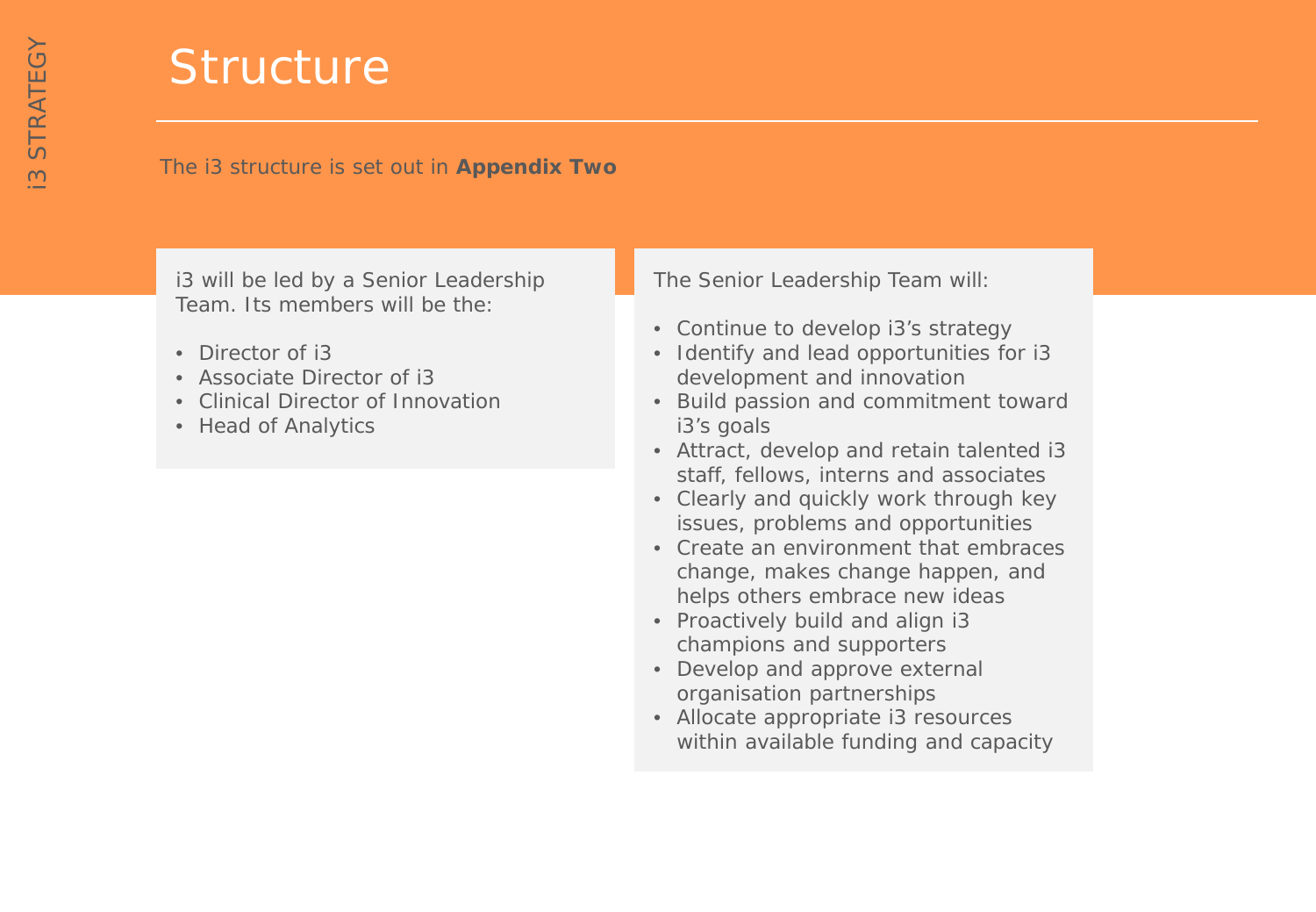## Key Performance Indicators

When the Institute is successful we will see:

- Demonstrable, sustained improvement in health outcomes, patient and whānau experience, and cost outcomes
- On-going generation of evidence of best care with evaluation and research embedded within routine care processes
- Enhanced information for patients and clinicians enabling patients to be equal partners and make more informed decisions about their health and treatment
- Large-scale change and transformation projects accelerated and successfully implemented
- A learning environment based on continuous quality improvement
- Clinicians feeling supported and motivated to engage in, and sustain the work of learning from and improving practice, with positive impacts on recruitment and retention
- Waitemata DHB recognised as a leader of clinical-community partnerships, innovation and high value healthcare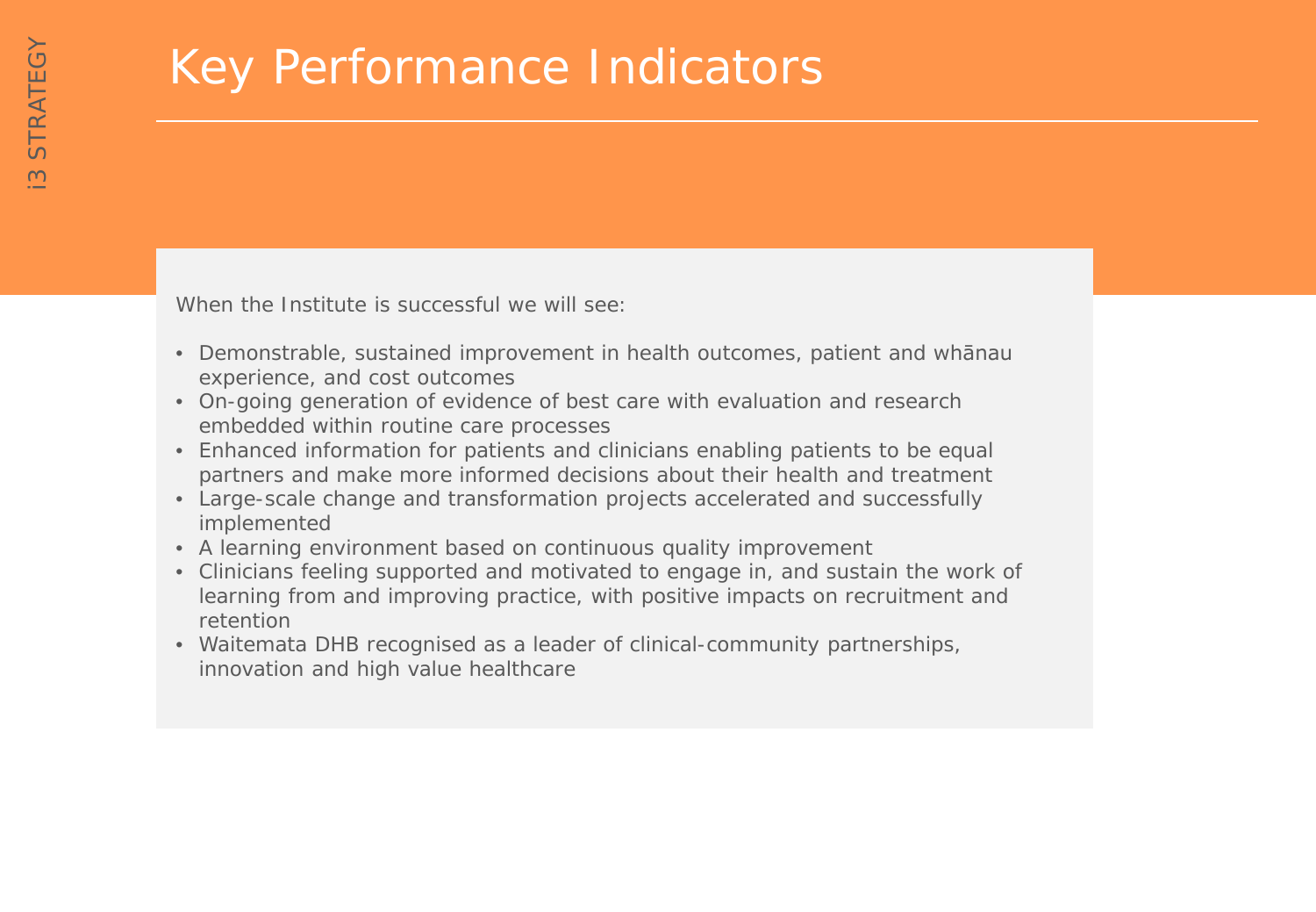## **Appendix 1**

#### i3 Priorisation Algorithm

#### What is the priority of this project for the DHB?

| Element                     | Weighting |                                                                                                                        |                                                                                                             |                                                                             | $\Omega$                                               | Score |
|-----------------------------|-----------|------------------------------------------------------------------------------------------------------------------------|-------------------------------------------------------------------------------------------------------------|-----------------------------------------------------------------------------|--------------------------------------------------------|-------|
| Strategic                   | 25%       | Critical to one or more DHB strategic<br>priorities and 1 or more national strategic<br>goals (directly or as enabler) | Strongly contributes to one or more strategic<br>priorities (directly or as enabler)                        | Contributes to one or more strategic<br>priorities (directly or as enabler) | No clear contribution to strategic<br>priorities       |       |
| Financial<br>sustainability | 20%       | Measurable return on investment - reduction<br>in real costs to DHB                                                    | Measurable ROI - will delay requirement to<br>increase investment in staff, facilities or<br>other resource | Expected to be cost neutral                                                 | Will incur net additional cost to the<br>DHB (-ve ROI) |       |
| <b>Risk</b>                 | 20%       | On DHB risk register with score >=12                                                                                   | Risk to safety but not on register or low score<br>on register                                              | Other significant risk identified (non-<br>financial) but not on register   | Low risk                                               |       |
| Leadership                  | 15%       | Strong clinical leadership with service-related<br>authority                                                           | Strong project clinical leadership                                                                          | Some clinical leadership                                                    | No or unclear leadership                               |       |
| Engagement                  | 10%       | Strong positive engagement from all<br>stakeholders                                                                    | Strong positive engagement from some<br>stakeholders                                                        | Limited engagement from stakeholders                                        | Strong resistance or apathy                            |       |
| Dependencies                | 10%       | No dependencies on other initiative or<br>resource                                                                     | Few or minor dependency on initiative or<br>resource                                                        | Mulitple or critical dependencies on<br>initiatives or resources which are  | High level of dependencies                             |       |

DHB Score 0%

#### Does the project fit the skillset and purpose of the Institute?

| Element                             | Weighting |                                                                                                        |                                                                                   | $\Omega$                                                | <b>Notes</b>                                                                                 | Score |
|-------------------------------------|-----------|--------------------------------------------------------------------------------------------------------|-----------------------------------------------------------------------------------|---------------------------------------------------------|----------------------------------------------------------------------------------------------|-------|
| <b>Care Redesign</b>                | 20%       | Significant impact on clinical care                                                                    | Moderate impact on clinical care                                                  | Minimal impact on clinical care                         |                                                                                              |       |
| Improvement<br>Science              | 20%       | Ideal fit for process improvement expertise                                                            | Process improvement skills may be required                                        | No obvious application of process<br>improvement skills | Score high if the service lacks the<br>improvement science expertise<br><b>AND IS needed</b> |       |
| <b>Research/Horizon</b><br>scanning | 20%       | Research/ literature review/ investigation of<br>alternative models of care main purpose of<br>project | Research/investigation of models of care<br>important aspect of project           | No obvious requirement for research or<br>investigation |                                                                                              |       |
| Scale                               | 10%       | Widespread impact - large patient populaton<br>and/or many services                                    | Impact on moderate number of patients or<br>few services                          | Impact on small number of patients or<br>single service |                                                                                              |       |
| Alternative<br>resourcing           | 10%       | No opportunity for resourcing from<br>elsewhere due to urgency                                         | Alternative funding or resource may be<br>available but accessing this may create | Alternative funding or resource is<br>available         |                                                                                              |       |
| Innovation/<br>disruption           | 20%       | New way of doing things with high potential<br>to move DHB to long-term vision                         | Significant but incremental change                                                | Small incremental change anticipated                    |                                                                                              |       |

National and DHB strategic priorities **NZ Health Strategy Goals** People-powered **WDHB Strategic Priorities Better patient outcomes** Closer to home Better patient and whanau experience Value and high performance Reduced disparities/ improved equity One team Smart system

http://www.health.govt.nz/system/files/documents/publications/new-zealand-health-strategy-futuredirection-2016-apr16.pdf

i3 fit score 0%